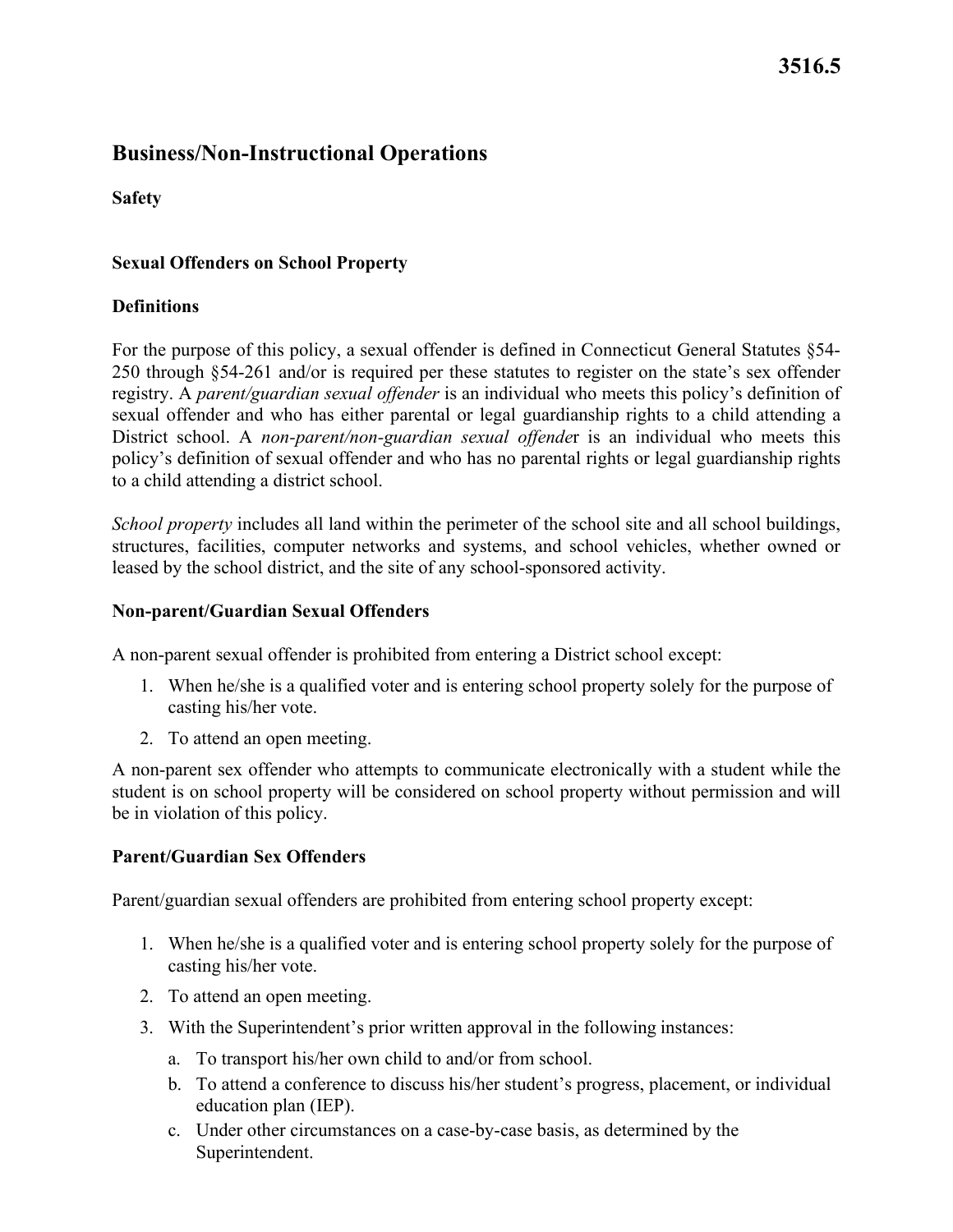# **Business/Non-Instructional Operations**

**Safety** 

### **Sexual Offenders on School Property**

#### **Parent/Guardian Sex Offenders** (continued)

A parent/guardian sex offender who attempts to communicate electronically with a student other than his/her child while the student is on school property will be considered on school property without permission and will be in violation of this policy.

### **Student Sex Offenders**

 associated with this placement. The Superintendent or his/her designee shall determine the appropriate educational placement for student sex offenders except those identified as having a disability. When determining educational placement, the Superintendent or his/her designee shall consider such factors as the safety and health of the student population. The Superintendent or designee shall develop guidelines for managing each student sexual offender in District schools. If the Superintendent or designee determines that, in the best interest of District schools, the student sexual offender should be placed in an alternative educational setting, the District shall pay for the costs

 student with a disability under the Individuals with Disabilities Education Act. The PPT/IEP this placement. A PPT/IEP team shall determine the educational placement of a student sexual offender with a disability. The student with a disability is entitled to all the due process procedures available to a team shall develop procedures for managing each student sexual offender with a disability that attends a District school. If the PPT/IEP team determines that the student sexual offender should be placed in an alternative educational setting, the District shall pay for the costs associated with

#### **General Provisions**

 The Superintendent or his/her designee will inform the appropriate principal and other relevant District staff of the scope of the permission granted to each sexual offender.

 Superintendent grants permission to a parent/guardian sex offender to transport his/her child and Sexual offenders who receive permission to enter school property must immediately report to the individual or location designated in the Superintendent's or designee's written permission statement. The building Principal shall assign a chaperone to accompany the sexual offender while he/she is on district property. The only exceptions to these requirements are when the when a student sex offender receives permission to attend a District school in which case the guidelines developed for this individual shall apply.